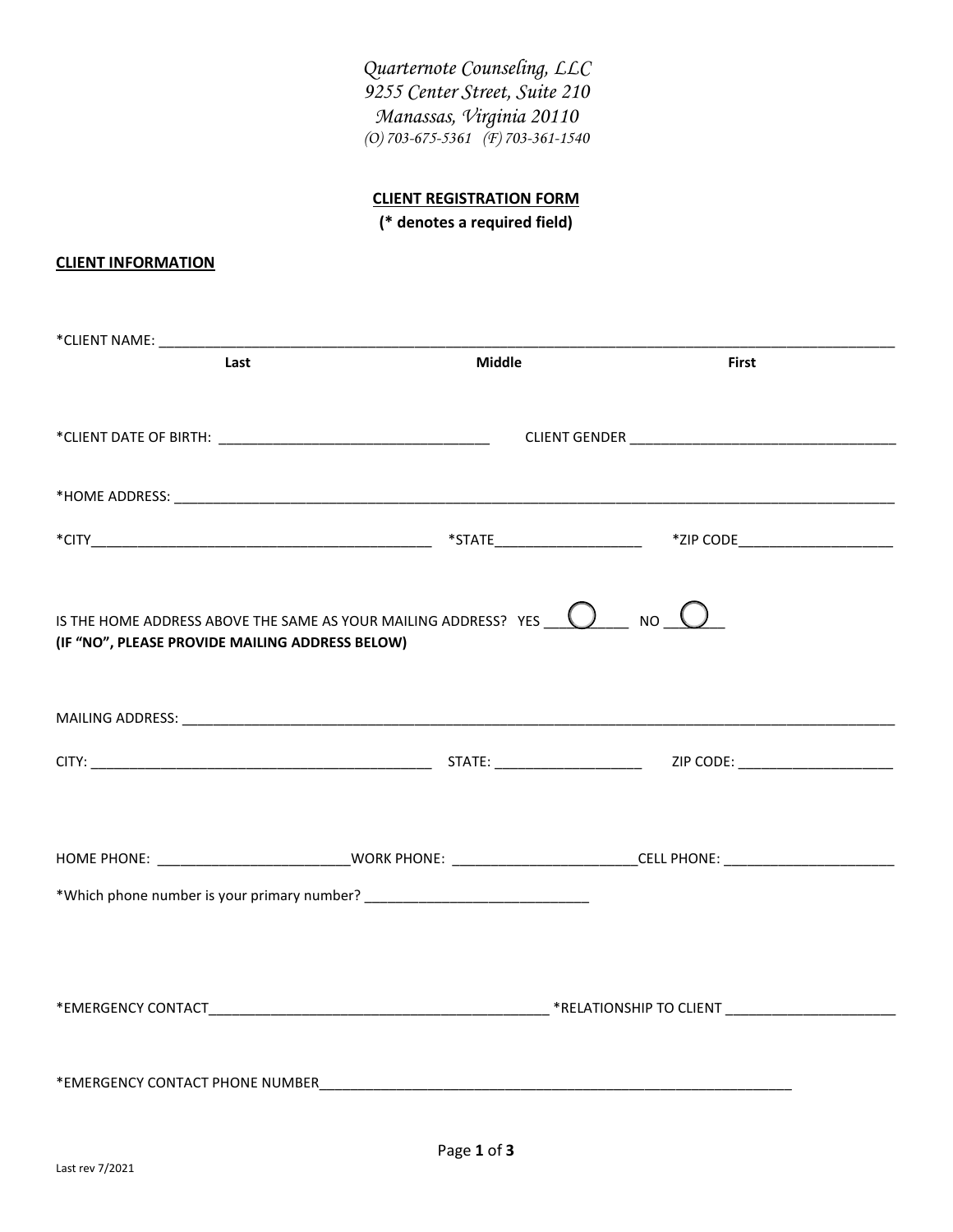| CLIENT'S EMPLOYER NAME                             |
|----------------------------------------------------|
| CLIENT'S OCCUPATION                                |
| CLIENT'S MARITAL STATUS                            |
| NAME OF CLIENT'S SPOUSE/PARTNER/SIGNIFICANT OTHER: |

CLIENT'S PREFERRED LANGUAGE: \_\_\_\_\_\_\_\_\_\_\_\_\_\_\_\_\_\_\_\_\_\_\_\_\_\_\_\_\_\_\_\_\_\_\_\_\_\_\_\_\_\_\_\_\_\_\_\_\_\_\_\_\_\_\_\_\_\_\_\_\_\_\_\_\_\_\_\_\_\_\_\_\_\_\_\_\_\_\_\_

## **INSURANCE INFORMATION (required if insurance is being used)**

| (IF APPLICABLE) |  |
|-----------------|--|
|                 |  |
|                 |  |
|                 |  |
|                 |  |

## **MEANINGFUL USE DATA**

**Because our practice accepts Medicaid, we are required to ask all clients the following questions. You may select "Prefer not to say" as your answer if you wish.** 

|                        | Do you consider yourself Hispanic/Latino? YES $\bigcirc$ NO $\bigcirc$ NO PREFER NOT TO SAY                                       |  |                             |  |
|------------------------|-----------------------------------------------------------------------------------------------------------------------------------|--|-----------------------------|--|
|                        | Which category best describes your race? (Check all that apply. You may select "Decline to answer" as your response if you wish.) |  |                             |  |
| $\boldsymbol{J}$ White | $\bigcirc$ American Indian/Alaska Native $\bigcirc$ Asian $\bigcirc$ Black or African American                                    |  |                             |  |
|                        | $\bigcirc$ Native Hawaiian/Other Pacific Islander $\bigcirc$ Middle Eastern $\bigcirc$ Other                                      |  | $\bigcup$ Decline to answer |  |